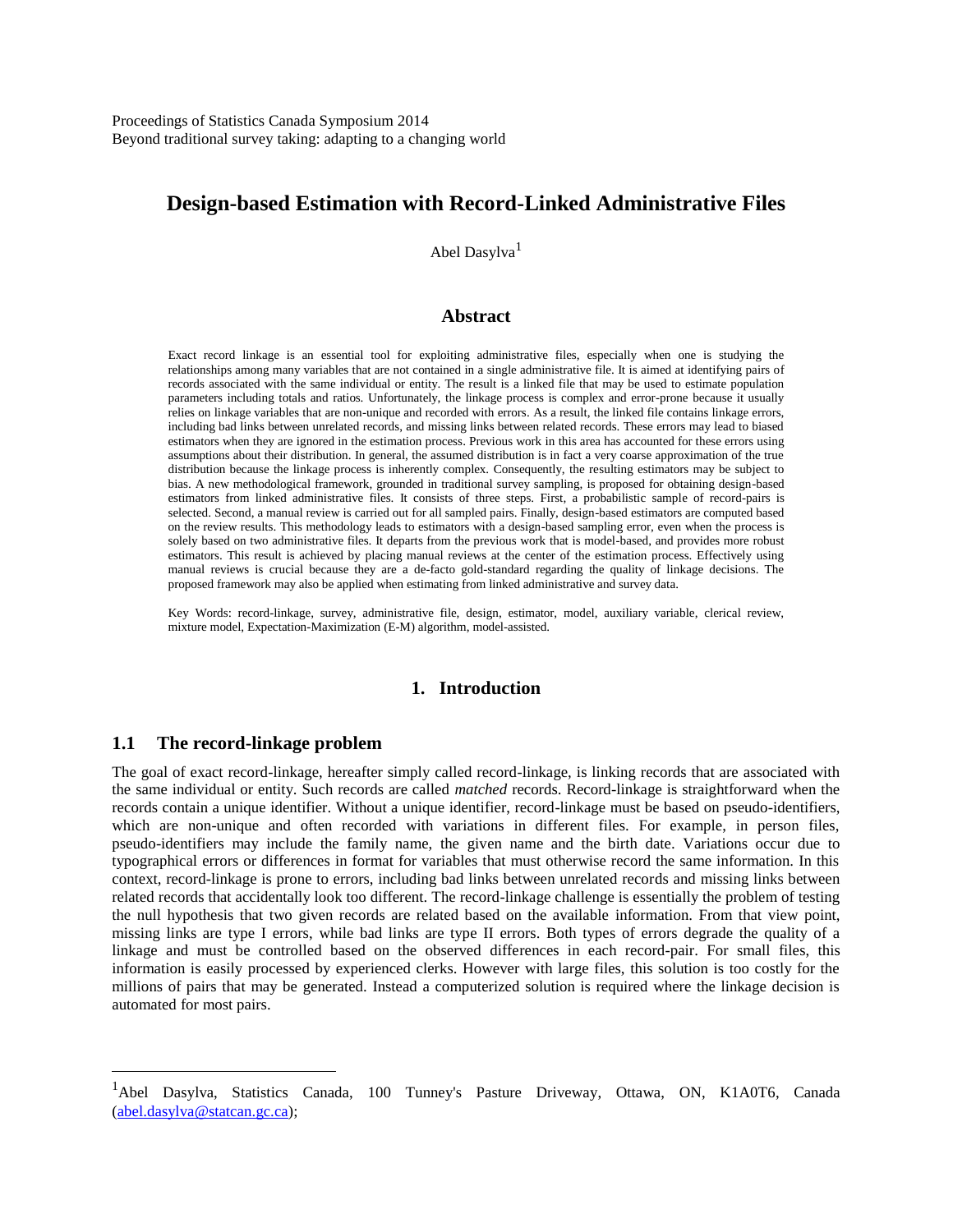# **1.2 Probabilistic record-linkage**

Newcombe (1967), and Fellegi and Sunter (1969) proposed probabilistic record-linkage including a theoretical basis for computerized solutions, where clerical reviews are minimized and linkage errors are controlled. In the probabilistic approach, each record-pair is assigned a linkage weight that increases when the records become more similar. The weight is compared to thresholds to determine whether a pair should be linked, reviewed clerically or rejected (Fellegi and Sunter, 1969). The overall linkage performance is determined by the linkage weights and the thresholds.

# **1.3 Fully automated solutions and their limitations**

A probabilistic linkage solution may be fully automated or semi-automated. Newcombe et al. (1983) advocated automated decisions based on their experience with high-quality person files, including names, birth dates or addresses. However the superiority of fully automated solutions has been called into question by the inaccuracy of the estimated error rates and the need to back them up with clerical-reviews (Heasman, 2014) or training samples (Belin and Rubin, 1995). The problem is related to the identifiability of general multinomial mixtures. Kim (1984) has given sufficient conditions for the identifiability of such mixtures. This result applies to record-linkage only in the unrealistic situation where the pairs are partitioned into known clusters that each contains pairs with the same match status. However such a clustering structure does not exist in a practical linkage. Therefore modeling the pairs by a multinomial mixture with interactions may involve untestable assumptions. Such assumptions are also made to deal with nonignorable nonresponse in sample surveys, when the nonresponse affects few units. However, the challenge is greater in record-linkage because any model misspecification affects all the pairs.

# **1.4 Semi-automated solutions**

Most practical solutions are semi-automated and ultimately rely on clerical reviews or training samples. In these solutions, a small sample of pairs is reviewed clerically while all remaining pairs are automatically linked according to parameters. The parameters may be estimated from the same sample. The Fellegi-Sunter optimal decision rule (Fellegi and Sunter, 1969) is a good example of a semi-automated solution because it requires clerical reviews in the *grey zone*, between the thresholds. G-LINK (previously called GRLS), Statistics Canada generalized record linkage system, provides another example, where linkage weights and thresholds are estimated in a manual and iterative manner (Howe, 1981). Both Gill (2001) and Guiver (2011) have recommended using clerical reviews for setting the weight thresholds. Guiver (2011) also notes that *spot-checking*, a common procedure for setting the thresholds, does not have a sound statistical basis. He instead recommends the review of a probabilistic sample of pairs. Larsen and Rubin (2001) have described another iterative solution incorporating clerical reviews to assist with the selection of a model for the pairs. Belin and Rubin (1995) have also relied on a training sample for estimating the rate of false matches.

# **1.5 Design-based estimation with linked data**

This study looks at the related issues of design-consistent estimation and sampling with clerical samples. It includes using auxiliary information based on comparison outcomes and models of their distribution in pairs. Särndal et al. (1992) have already addressed the general problem of efficient and design-consistent estimation with auxiliary variables, models and related estimators. They have proposed regression estimators that are design-consistent and make the best possible use of the available auxiliary data if the assumed model holds. Applying these results to the record-linkage setting has required some adaptation to take advantage of new possibilities. The resulting estimators are regression estimators, which incorporate the auxiliary variables through a nonlinear function. They are built in two parts. In the first part, all record-pairs that satisfy blocking criteria are used to fit a model for predicting the match status of pairs within the blocks, irrespective of whether they are part of the clerical sample. In the second part, a regression estimator is computed and the potential inaccuracies of the model are corrected based on the clerical data. The described framework also applies when the match status is determined by other means than clerical reviews, e.g. through limited access to unique identifiers or additional information from a third party.

The following sections are organized as follows. Section 2 presents the model and notation. Section 3 describes model-based estimators in the record-linkage context. Section 4 discusses sampling designs. Section 5 presents simulation results. Section 6 presents the conclusions and future work.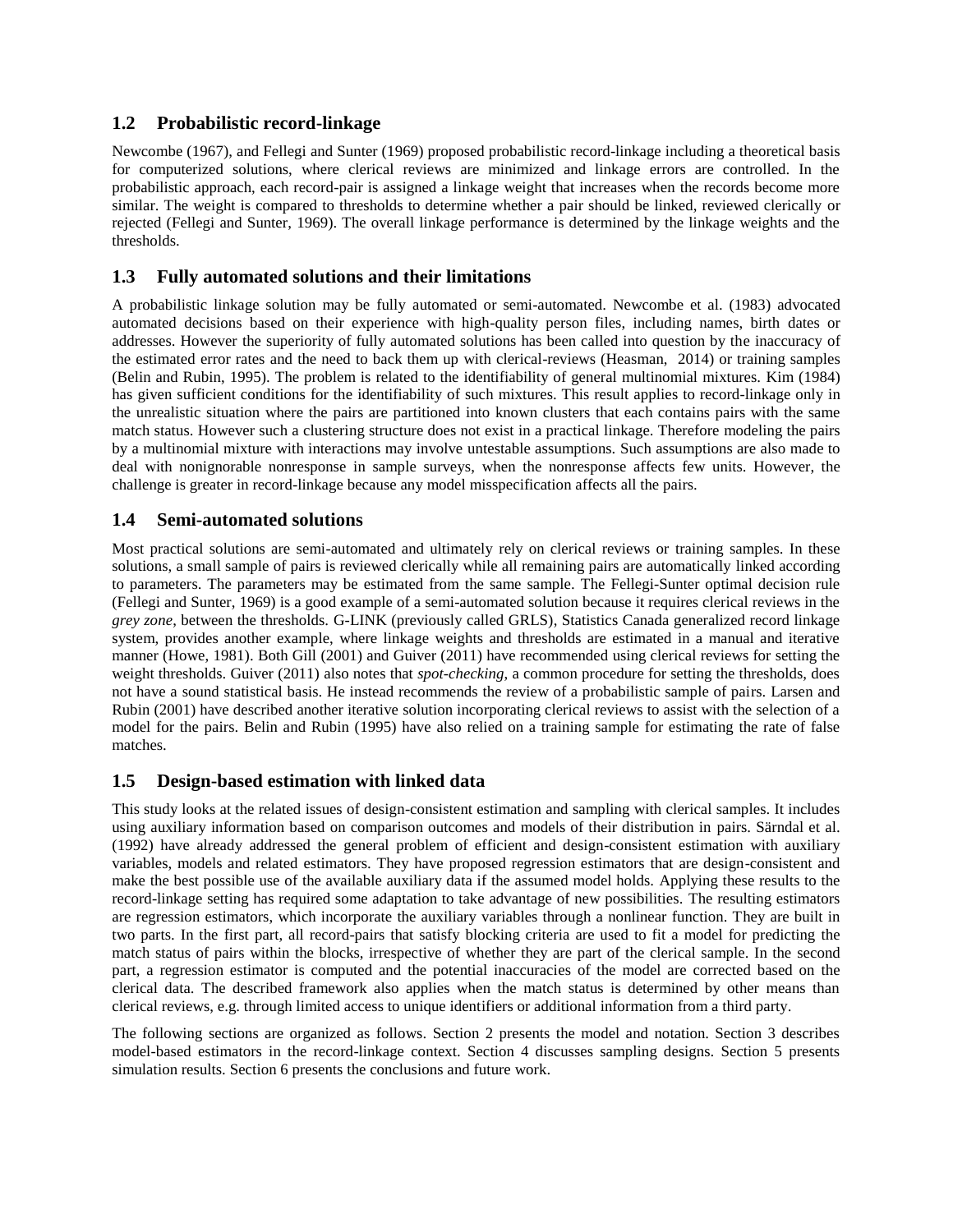### **2. Model and notation**

### **2.1 Registers and finite population of record-pairs**

Consider two duplicate-free registers A and B, which contain records about  $N$  individuals. Register A contains  $K$ linkage variables and the variable of interest  $x_i$  for the *i*-th record in A. Register B contains the same linkage variables as A and the variable of interest  $y_j$  for the *j*-th record in B. Let U denote the finite population of all  $N^2$ record-pairs in the cartesian product of the two files, i.e. of all pairs  $(i, j)$  where  $1 \le i, j \le N$ .

#### **2.2 Comparison outcomes and blocks**

For the record-pair  $(i, j)$  in the cartesian product of the two registers, the linkage variables may be compared to produce a K-tuple  $\gamma_{ij} = (\gamma_{ij}^{(1)}, ..., \gamma_{ij}^{(K)})$  of comparison outcomes, also called vector of comparison outcomes. In large files, some linkage variables are also coarsely compared to define blocks that altogether represent a small subset  $U^*$  of  $U$  and yet contain most matched pairs. The subset  $U^*$  of blocked pairs is the union of  $B$  disjoint subsets,  $U_1^*, \ldots, U_B^*$ , where each subset represents a distinct block. For each pair, this blocking information is also included in the comparison vector  $\gamma_{ij}$ . The comparison vector  $\gamma_{ij}$  provides the basis for linking the records, for example using Fellegi and Sunter (1969) optimal linkage rule. However such a linkage is not required in the proposed estimation methodology.

### **2.3 Pair match status**

Let  $M_{ij}$  denote the indicator variable that is set to 1 if the pair  $(i, j)$  is matched, i.e. associated with the same individual. The variable  $M_{ij}$  is also called the match status of the pair  $(i, j)$ . The comparison vector  $\gamma_{ij}$  is crucial for making an inference  $\hat{M}_{ij}$  about the unknown match status  $M_{ij}$ . The inferred match status  $\hat{M}_{ij}$  can take many forms. For example, it can be set to the conditional or posterior match probability  $P(M_{ii} = 1|\gamma_{ii})$  given the comparison vector. It can also be interpreted as the "weight-share" of the pair  $(i, j)$ , with the meaning of the Generalized Weight Share Method. See Lavallée (2002, chap. 9) for applications of this method to record-linkage.

#### **2.4 Inference problems**

For finite population inference, the goal is to estimate a total of the following form:

$$
Z = \sum_{(i,j)\in U} M_{ij} z_{ij}
$$

In the above expression,  $z_{ij} = f(x_i, y_j)$  and f is some known function.

Inferences about a superpopulation assume an Independent Identical Distribution (IID) of the variables of interest  $x_i$ and  $y_j$  in matched pairs. They target a superpopulation parameter  $\theta$  which satisfies a score equation of the form  $E[S(\theta; x_i, y_j)] = 0$ , where S is a score function (e.g. a log-likelihood) and the expectation is taken with respect to the superpopulation. The parameter  $\theta$  may be estimated through the following unbiased estimating equation where  $z_{ij}(\theta) = S(\theta; x_i, y_j).$ 

$$
\sum_{(i,j)\in U} M_{ij} z_{ij}(\hat{\theta}) = 0
$$

In both cases, the inferences use the recorded values of the variables in matched pairs, regardless of whether these values are free of nonsampling errors such as typographical errors, measurement errors, etc.

### **2.5 The clerical sample**

Resources for error-free clerical reviews are available to measure the match status. However they are costly and must be minimized. The clerical sample s has a fixed size. It is split into a blocking stratum  $U^*$  and a nonblocking stratum  $U \setminus U^*$ . Let s<sup>\*</sup> denote the sample of blocked pairs in the clerical sample. The samples in the different strata are selected independently and their sampling designs are arbitrary.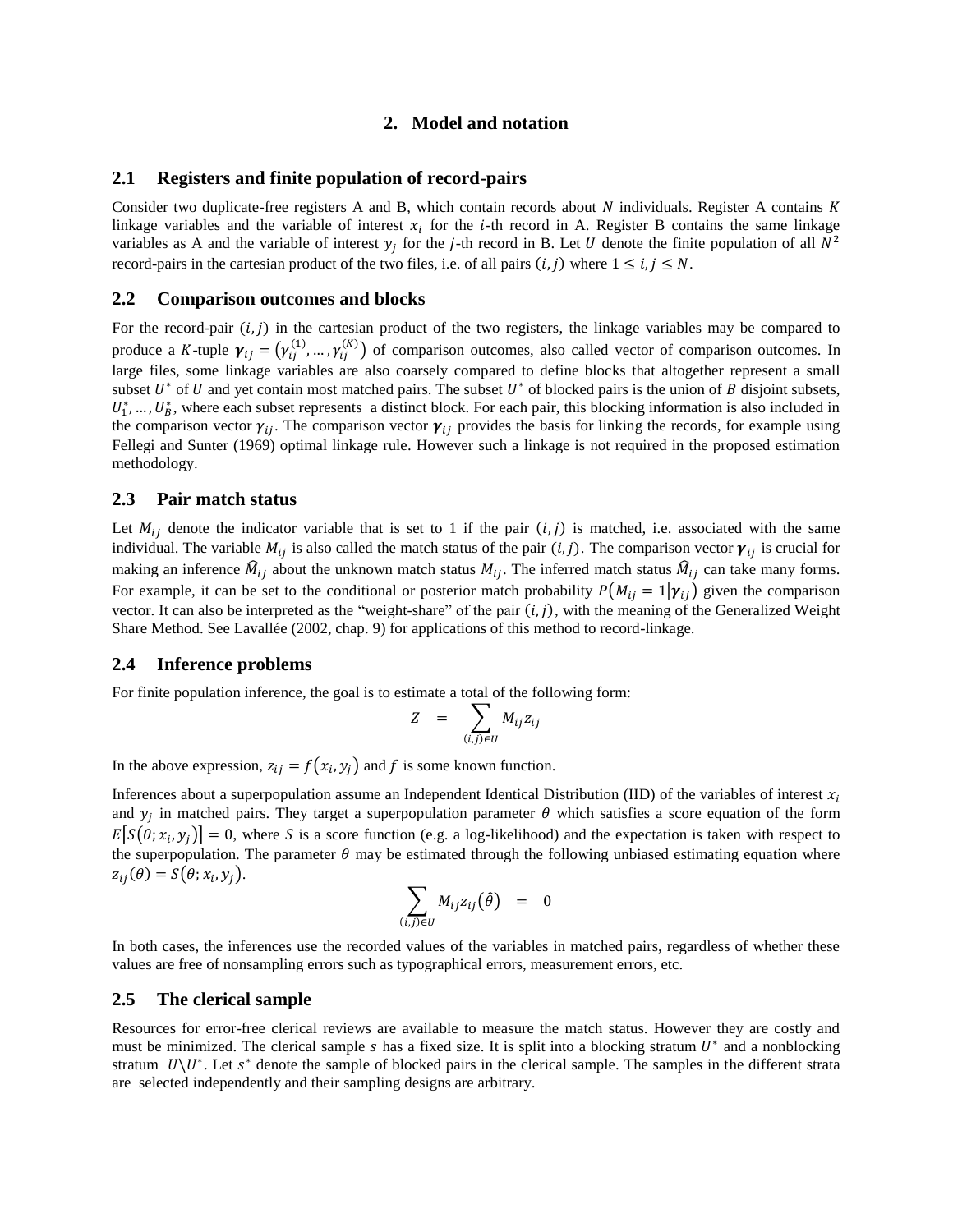#### **3. Model-assisted estimators**

### **3.1 A general form**

The proposed estimators have the following general difference form:

$$
\hat{Z} = \underbrace{\sum_{(i,j)\in U^*} \hat{M}_{ij} z_{ij} + \sum_{(i,j)\in s^*} \pi_{ij}^{-1} z_{ij} (M_{ij} - \hat{M}_{ij})}_{(1)} + \underbrace{\sum_{(i,j)\in s\backslash s^*} \pi_{ij}^{-1} M_{ij} z_{ij}}_{(2)}
$$

This estimator is the sum of contributions from the two strata. The first contribution exploits the inferred match status to estimate the total over the blocking stratum with a greater precision. The second contribution is simply a Horwitz-Thompson estimator for the total over the nonblocking stratum. The proposed estimator is unbiased if the inferred status ignores the information of the clerical sample:

$$
E[\hat{Z}|U] = \sum_{(i,j)\in U} M_{ij}z_{ij} = Z
$$

This the case if  $\widehat{M}_{ij}$  is only a function of  $z_{ij}$  and  $\gamma_{ij}$ .

#### **3.2 Inferring the match status**

The inferred status may be set to the conditional match probability given the vector of comparison outcomes and the variables  $x_i$ ,  $y_j$ , i.e.

$$
\widehat{M}_{ij} = P(M_{ij} = 1 | x_i, y_j, \boldsymbol{\gamma}_{ij})
$$

This particular inference strategy would minimize the mean squared error (over the superpopulation) between the predicted total  $\sum_{(i,j)\in U^*} M_{ij} z_{ij}$  and the actual total  $\sum_{(i,j)\in U^*} M_{ij} z_{ij}$  over the blocking stratum, among all inference strategies where  $\hat{M}_{ij}$  is only a function of  $x_i, y_j$  and  $\gamma_{ij}$ , if the record-pairs were IID. Under a simple random sampling (SRS) design in the blocking stratum, the resulting estimator would also be more efficient than the Horwitz-Thompson estimator, if the pairs were IID.

The conditional match probability may be estimated under the assumption of IID pairs according to a two-component mixture distribution, where the different comparison outcomes and the variables  $x_i$ ,  $y_j$  are assumed conditionally independent given the match status, where  $\tau = 0.1$ :

$$
P(x_i, y_j, \gamma_{ij} | M_{ij} = \tau) = P(x_i, y_j | M_{ij} = \tau) \prod_{k=1}^{K} P(\gamma_{ij}^{(k)} | M_{ij} = \tau)
$$

The parameters  $\psi$  of this mixture include the mixing proportion  $\lambda = P(M_{ij} = 1)$ , the marginal m-probabilities  $P(x_i, y_j | M_{ij} = 1)$  and  $P(y_{ij}^{(k)} | M_{ij} = 1)$ , and the marginal u-probabilities  $P(x_i, y_j | M_{ij} = 0)$  and  $P(y_{ij}^{(k)} | M_{ij} = 0)$ , under the assumption of IID pairs. They may be estimated with an Expectation-Maximization (E-M) algorithm. See Jaro (1989) or Winkler (1988) for applications of E-M to record-linkage, and Dempster et al. (1977) for a general reference on E-M. An important feature of this mixture model is the use of  $x_i$  and  $y_j$  as additional linkage variables. The mixture model becomes simpler when the variables  $x_i$  and  $y_i$  are highly correlated with the linkage variables. In this case  $x_i$  and  $y_j$  bring no new information about the match status, given  $\gamma_{ij}$ . Mathematically, this is expressed by the conditional independence of  $(x_i, y_j)$  and the match status given the comparison outcomes:

$$
P(M_{ij} = 1 | x_i, y_j, \boldsymbol{\gamma}_{ij}) = P(M_{ij} = 1 | \boldsymbol{\gamma}_{ij})
$$

The inference strategy may be inefficient if the assumed mixture model does not hold. For example, this problem may occur if the couple  $(x_i, y_j)$  contains additional information about the match status, but the inference  $\hat{M}_{ij}$  =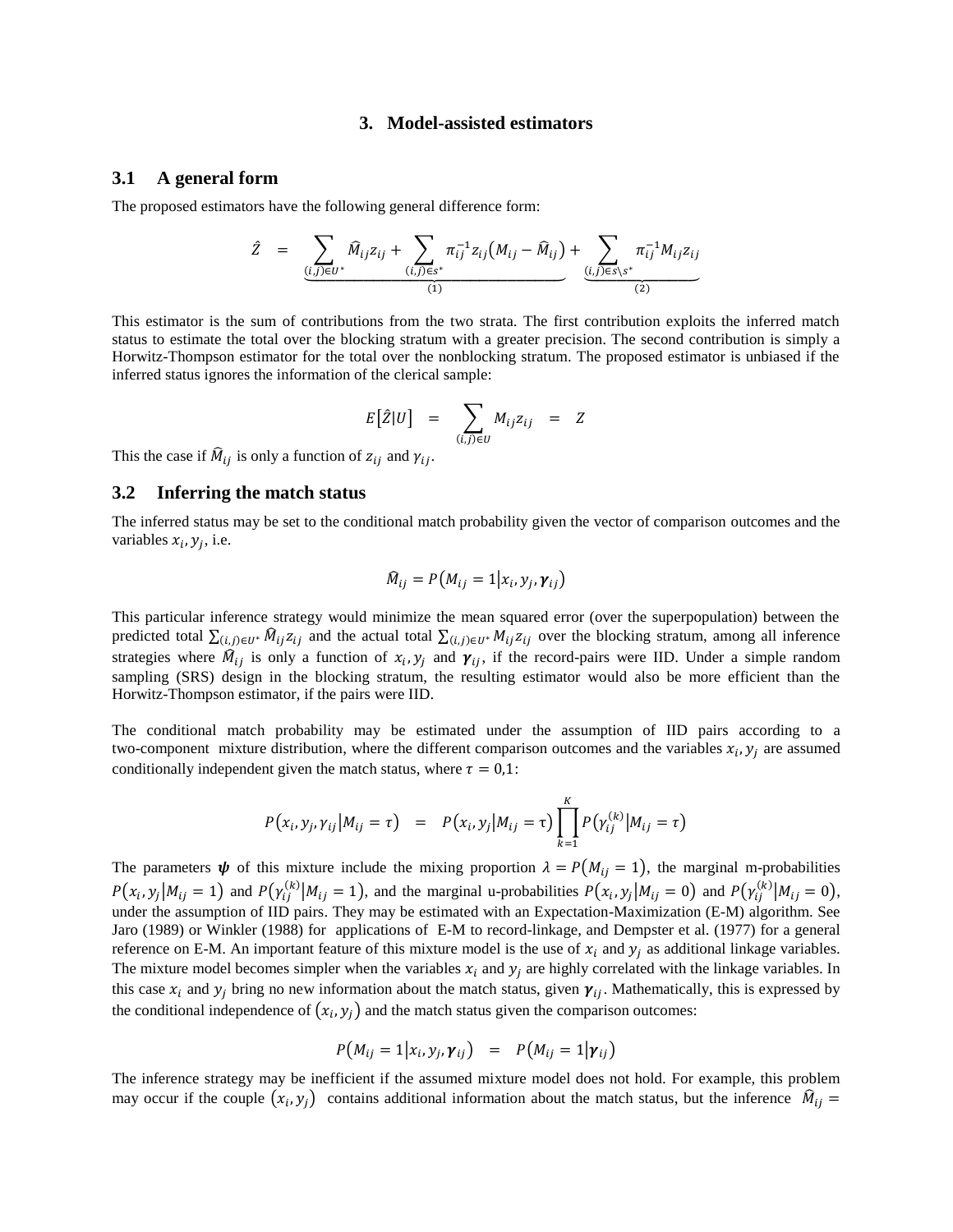$P(M_{ii} = 1|\gamma_{ii})$  is used instead. The estimator is also less efficient if the linkage variables are correlated but their conditional independence is assumed.

Let  $P(M_{ij} = 1|x_i, y_j, \gamma_{ij}; \hat{\psi})$  denote a preliminary estimate of the conditional match probability according to the mixture model. This estimate is computed in the E-Step of the E-M algorithm and it does not use the clerical results. In most cases, this mixture model will estimate the conditional match probability with some bias even if it accounts for some of the interactions among the different variables. To correct this bias, the match status may be inferred using a linear function  $\beta_0 + \beta_1 P(M_{ij} = 1 | x_i, y_j, \gamma_{ij}; \hat{\psi})$  of the estimated conditional probability, where the regression coefficients  $\beta_0$  and  $\beta_1$  are estimated from the clerical sample. In this case, the inferred match status is computed as follows:

$$
\widehat{M}_{ij} = \widehat{\beta}_0 + \widehat{\beta}_1 P(M_{ij} = 1 | x_i, y_j, \gamma_{ij}; \widehat{\boldsymbol{\psi}})
$$

A special case is when a ratio estimator estimates the total over the blocking stratum. That is,

$$
\hat{Z} = \frac{\sum_{(i,j)\in U^*} z_{ij} P(M_{ij} = 1 | x_i, y_j, \gamma_{ij}; \hat{\psi})}{\sum_{(i,j)\in S^*} \pi_{ij}^{-1} z_{ij} P(M_{ij} = 1 | x_i, y_j, \gamma_{ij}; \hat{\psi})} \sum_{(i,j)\in S^*} \pi_{ij}^{-1} z_{ij} M_{ij} + \sum_{(i,j)\in S\setminus S^*} \pi_{ij}^{-1} M_{ij} z_{ij}
$$

In this case  $\hat{\beta}_0 = 0$  and  $\hat{\beta}_1$  is computed as follows:

$$
\hat{\beta}_1 = \frac{\sum_{(i,j)\in U^*} z_{ij} P(M_{ij} = 1 | x_i, y_j, \gamma_{ij}; \hat{\boldsymbol{\psi}})}{\sum_{(i,j)\in S^*} \pi_{ij}^{-1} z_{ij} P(M_{ij} = 1 | x_i, y_j, \gamma_{ij}; \hat{\boldsymbol{\psi}})}
$$

The estimator can also be written in terms of uniform g-weights  $[g_{ij}]_{ij}$ , where  $g_{ij} = \hat{\beta}_1$ :

$$
\hat{Z} = \sum_{(i,j) \in s^*} g_{ij} \pi_{ij}^{-1} z_{ij} M_{ij} + \sum_{(i,j) \in s \backslash s^*} \pi_{ij}^{-1} M_{ij} z_{ij}
$$

The following model provides the basis for better weighted least squares estimators:

$$
E[M_{ij}|x_i, y_j, \gamma_{ij}] = \beta_0 + \beta_1 P(M_{ij} = 1 | x_i, y_j, \gamma_{ij}; \hat{\boldsymbol{\psi}})
$$
  
var
$$
(M_{ij}|x_i, y_j, \gamma_{ij}) \propto P(M_{ij} = 1 | z_{ij}, \gamma_{ij}; \hat{\boldsymbol{\psi}})[1 - P(M_{ij} = 1 | x_i, y_j, \gamma_{ij}; \hat{\boldsymbol{\psi}})]
$$

In this case, the estimated regression coefficients minimize the following quadratic function:

$$
Q(\beta_0, \beta_1; \widehat{\boldsymbol{\psi}}) = \sum_{(i,j) \in S^*} \pi_{ij}^{-1} \frac{[M_{ij} - \beta_0 + \beta_1 P(M_{ij} = 1 | x_i, y_j, \gamma_{ij}; \widehat{\boldsymbol{\psi}})]^2}{P(M_{ij} = 1 | x_i, y_j, \gamma_{ij}; \widehat{\boldsymbol{\psi}})[1 - P(M_{ij} = 1 | x_i, y_j, \gamma_{ij}; \widehat{\boldsymbol{\psi}})]}
$$

The resulting estimator may be written in terms of nonuniform g-weights incorporating the inferred match status. This estimator is improved by fine tuning the variance structure with Generalized Estimating Equations (Jiang, 2007).

The proposed estimators are no longer unbiased because the clerical review results are used to make inferences about the pairs match status. However, like classical regression estimators (Särndal et al., 1992), they are design-consistent regardless of the assumed models.

### **4. Sampling design**

Model-based stratified sampling has been used to approximately minimize the variance of regression estimators (Särndal et al., 1992). In this design, the strata are defined by the variance of the error in the assumed linear model. This strategy also applies to the current context where a single total is estimated. To be specific, the design-based variance  $var(\hat{Z}|U)$  of the model-assisted estimator is the sum of two terms: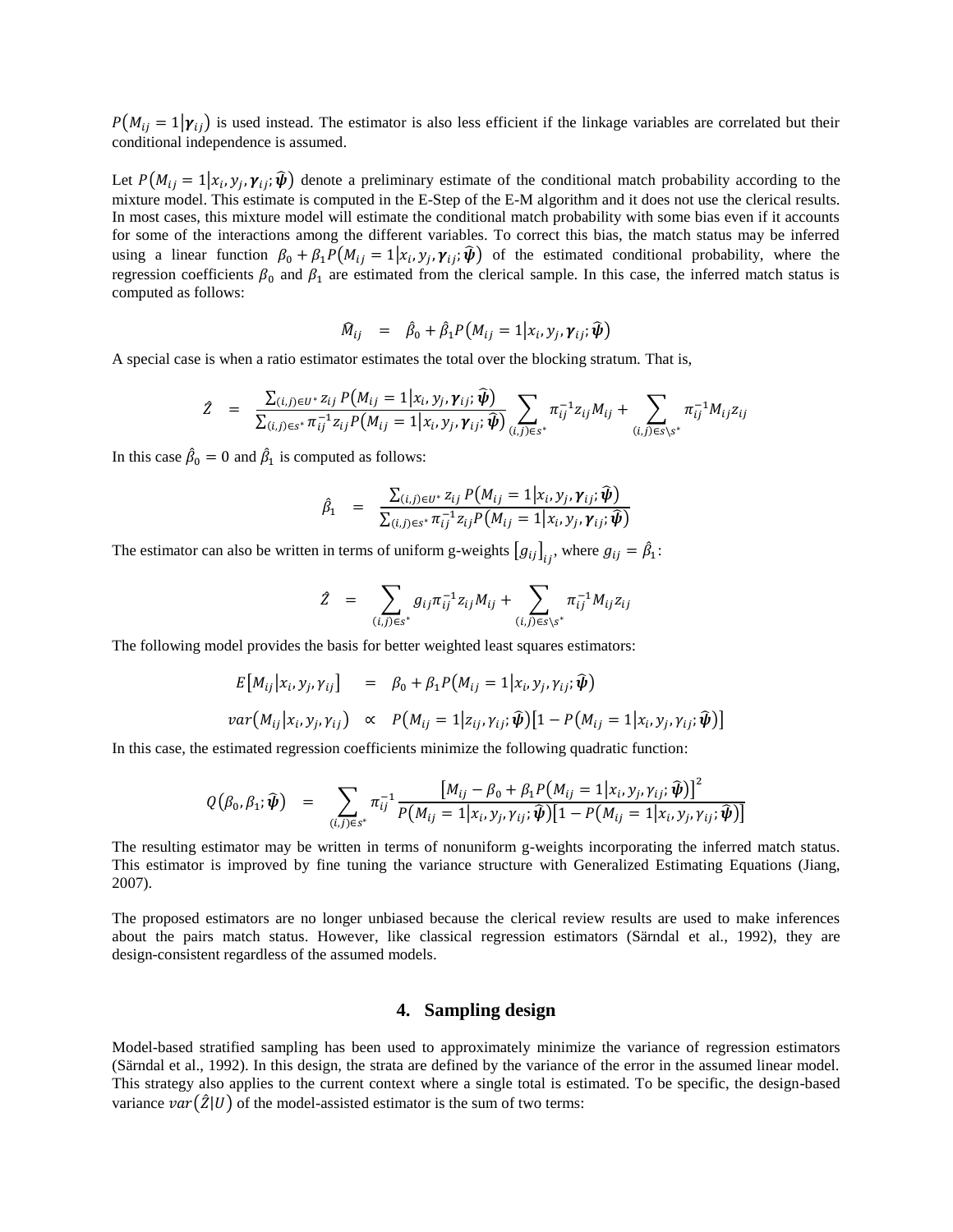$$
var(\hat{Z}|U) = var\left(\sum_{(i,j)\in S^*} \pi_{ij}^{-1} z_{ij} (M_{ij} - \hat{M}_{ij})\middle| U\right) + var\left(\sum_{(i,j)\in S\setminus S^*} \pi_{ij}^{-1} M_{ij} z_{ij}\middle| U\right)
$$

The first term may be approximately minimized by a Neyman allocation where the pairs are stratified according to the model-based conditional variance  $var(z_{ij}(M_{ij} - \hat{M}_{ij})|x_i, y_j, \gamma_{ij})$ . Indeed, suppose known conditional match probabilities given by  $P(M_{ij} = 1 | x_i, y_j, \gamma_{ij})$  and the best possible inference  $\hat{M}_{ij} = P(M_{ij} = 1 | x_i, y_j, \gamma_{ij})$  for each blocked pair. Suppose that the pairs are stratified based on  $(x_i, y_j)$ , or some accurate discrete approximation of them, and  $\gamma_{ij}$ . The variance in the stratum of  $(x_i, y_j, \gamma_{ij})$  would be given by  $z_{ij}^2 \mathcal{M}_{ij} (1 - \mathcal{M}_{ij})$ , if the pairs were IID. In the corresponding Neyman allocation, the sample size is proportional to the stratum variance. An estimator with the same minimum variance is obtained via a Neyman allocation, where the strata are based on the estimate  $z_{ij}^2 \hat{M}_{ij} (1 - \hat{M}_{ij})$  of the conditional error variance.

### **5. Simulations**

Two simulation scenarios were used to evaluate the different estimators and measure their sensitivity to the underlying assumptions. Both scenarios deal with a one-to-one linkage between two registers. In each register the records are partitioned into perfect blocks of equal size. Consequently two matched records always fall within the same block.

### **5.1 First scenario**

In the first scenario, the linkage variables are binary, IID and with the same distribution of typographical errors. This distribution is given by the following transition probabilities:

$$
P(c_i^{(k)}, c_j^{(k)} | \zeta_i^{(k)}, M_{ij} = 1) = P(c_i^{(k)} | \zeta_i^{(k)}) P(c_j^{(k)} | \zeta_i^{(k)})
$$
  

$$
P(c_i^{(k)} | \zeta_i^{(k)}) = (1 - \alpha)I(c_i^{(k)} = \zeta_i^{(k)}) + \alpha I(c_i^{(k)} \neq \zeta_i^{(k)})
$$

In the above expressions,  $c_i^{(k)}$  is the k-th linkage variable for record *i* in register A,  $\zeta_i^{(k)}$  is the latent true (i.e. free of recording errors) value of the variable for the associated individual, with  $c_j^{(k)}$  and  $\zeta_j^{(k)}$  denoting the corresponding variables in register B. Note that, by definition  $\zeta_i^{(k)} = \zeta_j^{(k)}$  in a matched pair  $(i, j)$ . For each record i, the latent variables  $\zeta_i^{(k)}$  are IID. The comparison outcomes are based on exact comparisons with  $\gamma_{ij}^{(k)} = I(c_i^{(k)} = c_j^{(k)}).$ 

The variables of interest  $x_i$  and  $y_i$  are also binary and mutually independent of the linkage variables in each register, and each matched pair. The files are linked to study the joint distribution of these two variables, i.e. to estimate the frenquencies of the different cells in a two-way contingency table. In this case  $z_{ij} = I((x_i, y_j) = (x, y))$  where  $x, y = 0,1$ . This setup is similar to that described by Chipperfield et al. (2011). However the goal here is finite population inference on a single finite population.

From the finite population, different IID samples are drawn using one of two designs. For each resulting sample, three estimators are computed for the number of matched pairs in each cell of the two-way contingency table. They include the H-T estimator, a second model-assisted estimator (hereafter simply referred to as 2<sup>nd</sup> estimator) using the inference  $\hat{M}_{ij} = P(M_{ij} = 1 | x_i, y_j, \gamma_{ij}; \hat{\psi})$  and a third estimator (hereafter simply referred to as 3<sup>rd</sup> estimator) using the inference  $\widehat{M}_{ij} = \widehat{\beta}_0 + \widehat{\beta}_1 P(M_{ij} = 1 | x_i, y_j, \gamma_{ij}; \widehat{\boldsymbol{\psi}}).$ 

The first sample design is stratified according to the x-y value pairs. In each stratum, a fixed size SRS sample is drawn. The second sample design is also stratified based on the x-y value pairs, but it uses substrata, which are based on the conditional variance of the prediction error. Each x-y stratum has the same number of substrata but the boundaries are selected to obtain nearly equal substrata sizes, after the pairs are sorted according to their conditional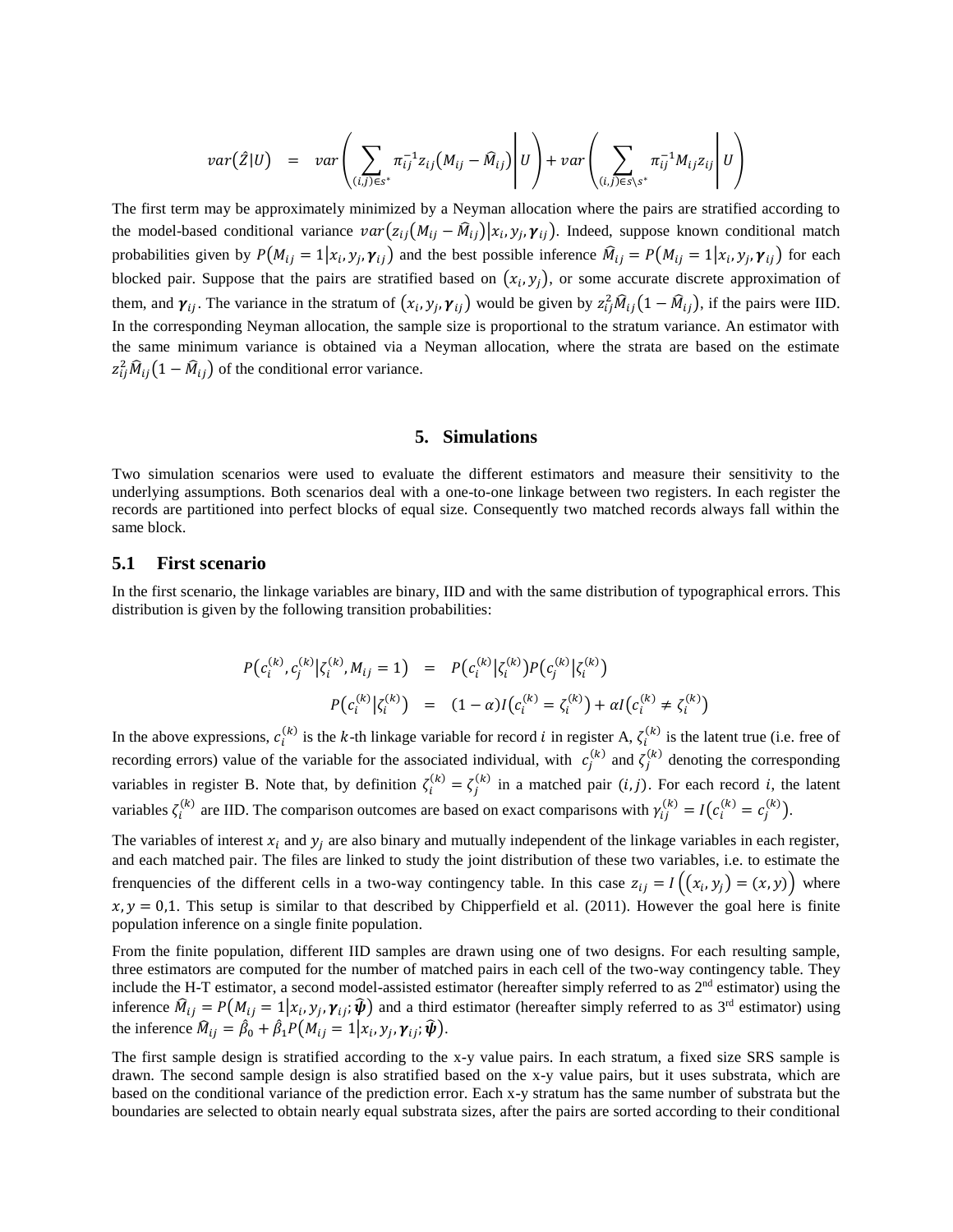variance in each stratum. Consequently substrata boundaries may differ from an x-y stratum to the next. The same x-y stratum sample size is used as in the first design. However in the second sample design, this sample size is allocated optimally among the substrata using a Neyman allocation, where the estimated variance of a substratum is estimated as the mean conditional error variance over all the corresponding pairs. A substratum sample allocation is further constrained to have at least two units and not to exceed the substratum size.

The first scenario is selected to evaluate the two model-assisted estimators in the best case, where the correct model is used for the distribution of outcomes. This situation should maximize their relative advantage over the naïve H-T estimator.

# **5.2 Second scenario**

The second scenario is identical to the first scenario, except for the correlation of the latent variables  $\zeta_i^{(k)}$ . This correlation is produced by generating the  $\zeta_i^{(k)}$ 's according to a mixture model with conditional independence based on a binary latent class  $\xi_i$ . However the estimated conditional match probability  $P(M_{ij} = 1 | x_i, y_j, \gamma_{ij}; \hat{\psi})$  is estimated under the assumption of conditional independence among all linkage variables.

The second scenario is selected to evaluate the two model-assisted estimators, when the distribution of outcomes is misspecified. This is a less favourable but more realistic situation. In this case, their relative advantage should be reduced when compared to the H-T estimator, which is expected to perform as in the first scenario.

# **5.3 Results**

Simulation parameters other than those already described are given in Table 5-1. The results of the simulation are found in Table 5-2. In each x-y cell, the 1<sup>st</sup> column of numbers is  $E\left[\left(1-\frac{2}{Z}\right)^{2}\right]U\right]^{1/2}$ , which is the square-root of the relative mean-squared error, respectively for the H-T estimator, the  $2<sup>nd</sup>$  and  $3<sup>rd</sup>$  estimators, for the first sample design. In the same x-y cell, the 2<sup>nd</sup> column contains the values of the same estimators under the second sample design.

#### *Parameter Value Parameter value Parameter Value*  $\alpha$  0.1  $P(\xi_i = 1)^{t}$ 0.5 E-M iterations 100 K  $7$  |  $P(\zeta_i)$  $P(\zeta_i^{(k)} = 1 | \xi_i = 0)$  $\begin{array}{|c|c|c|c|c|c|c|c|} \hline 0.3 & x-y \text{ stratum sample size} & 1,000 \hline \end{array}$ N 10,000  $P(\zeta_i^{(k)} = 1 | \xi_i = 1)$ 0.7 Substrata per x-y stratum 10 Number of blocks  $\begin{array}{|c|c|c|c|c|} \hline 1,000 & P(x=1) & 0.5 & \text{Number of samples} \hline \end{array}$  100 Block size 10  $P(y = 1 | x = 0)$  0.4  $P(\zeta_i^{(k)}=1$ 0.5  $\vert P(y=1|x=1)$   $\vert 0.7 \vert$  \* used in the 2<sup>nd</sup> scenario

# **Table 5-1 Simulation parameters**

In the first scenario, and the first sample design, the  $3<sup>rd</sup>$  estimator is by far superior to the  $2<sup>nd</sup>$  estimator, which is itself superior to the H-T estimator. The large performance difference between the two model-assisted estimators is surprising given the use of a correct parametric model for the pairs. With the second sample design, all the estimators perform equally well and much better than under the first design. This good performance is due to the interest for a single variable. Hence it is possible optimize the substrata sample allocation for this particular variable. It is harder to reap this benefit when many variables are of equal interest.

In the second scenario, the results show a similar trend except for two notable differences. First, the model-assisted estimators perform worse than in the first scenario, under the same designs. Second, the degradation is performance is greatest under the first sample design, for the 2<sup>nd</sup> estimator using the inference  $\hat{M}_{ij} = P(M_{ij} = 1 | x_i, y_j, \gamma_{ij}; \hat{\psi})$ , where the assumed model is not adjusted based on the clerical sample. In this case, this estimator actually performs much worse than the H-T estimator. Under the second optimized sample design, the degradation in performance is barely noticeable for both model-assisted estimators. This second scenario also clearly establishes the 3<sup>rd</sup> estimator as a practical solution, because its performance remains good even when the mixture model is misspecified.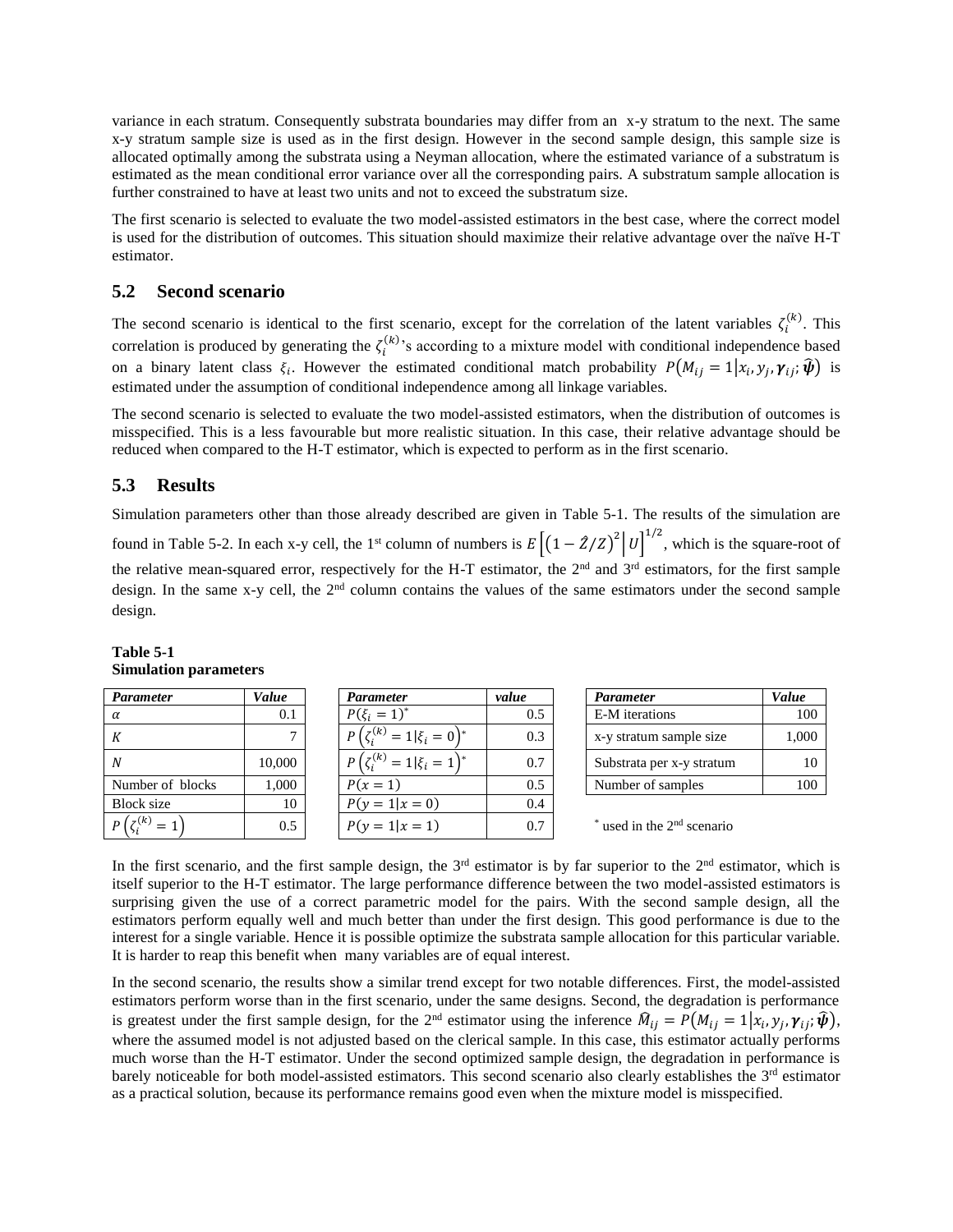In both scenarios, the H-T performance is markedly better under the second sampling design than under the first sampling design. Indeed the performance goes from abysmal to stellar between the first and the second sample designs, including in the second scenario where the underlying model is misspecified. This stark difference further underscores the importance of using auxiliary variables that leverage the comparison outcomes.

The performance of the model-assisted estimators is quite sensitive to the estimated mixture proportion from the E-M algorithm. Unlike the m- and u- probabilities, this parameter converges quite slowly to its Maximum Likelihood Estimate, hence the need for a large number (100) of E-M iterations. Previous studies, which focused on the m- and u- probabilities, have overlooked this critical issue when the conditional match probability must be estimated. It is yet another manifestation of the linear E-M convergence rate that has been lamented in previous studies. The problem is resolved by using a Newton-Raphson numerical procedure, where the convergence rate is quadratic.

Although this work considers a one-to-one linkage, this assumption does not play a major role in the estimation procedure. Hence the proposed methodology also applies to an incomplete linkage so long as the clerical reviews remain error-free. However the resulting model-assisted estimators may be less efficient if the unmatchable records greatly differ in distribution from the other records. Then the pairs outcomes are better modeled by a threecomponent mixture including two classes of unmatched pairs. In this case, specifying a good model may be more challenging.

A companion report provides a larger set of simulation results as well as further details about the supporting methodology (Dasylva, 2015).

| Table 5-2                                                                                     |  |
|-----------------------------------------------------------------------------------------------|--|
| Square-root of the relative mean squared error (%) for the different estimators and scenarios |  |

| $1^{st}$ scenario (%) |      |     |      |               | $2^{nd}$ scenario $(\%)$ |       |     |       |     |
|-----------------------|------|-----|------|---------------|--------------------------|-------|-----|-------|-----|
|                       | Y=0  |     | Y=1  |               |                          | Y=0   |     | Y=1   |     |
|                       | (91) | (5) | (96) | $\prime$      |                          | (96)  |     | (96)  | (8) |
| $X=0$                 | (61) | (5) | (83) | $\frac{1}{2}$ | $X=0$                    | (92)  |     | (148) | (8) |
|                       | (14) |     | (24) |               |                          | (16)  |     | (44)  | (8) |
|                       | (95) |     | (96) | (6)           |                          | (95)  | (8) | (97)  | C)  |
| $X=1$                 | (95) |     | (69) | (6)           | $X=1$                    | (147) |     | (94)  | (5  |
|                       | (32) |     | (20) | (6)           |                          | (42)  |     | 17    |     |

# **6. Conclusions and future work**

# **6.1 Importance of auxiliary variables, models and clerical reviews in estimation**

This study casts the problem of design-based estimation with linked administrative files in the classical survey methodology framework. It also proposes a new estimation methodology based on model-assisted estimators and sampling-designs that are evaluated through simulations. The simulations clearly demonstrate the equal importance of auxiliary variables based on the linking variables and high quality clerical reviews. Specifying good models is also important for the efficiency of the resulting estimators. However using the correct model is not required, because, like previous model-assisted estimators (Särndal et al., 1992), the proposed estimators remain design-consistent even when the model is misspecified.

# **6.2 Remaining challenges**

There are two potential issues with clerical reviews including the quality of the supporting information and the quality of the review process. Meaningful clerical reviews are obviously impossible unless the supporting information is sufficient and reliable. Even when it is the case, many questions remain about the quality of the review process and ways to objectively measure it. Indeed there are few studies on this subject, beyond that by Newcombe et al. (1983). Furthermore, such studies may be hard to replicate, either because they have not disclosed important methodological details, or because their results are heavily dependent on the used datasets that are unavailable.